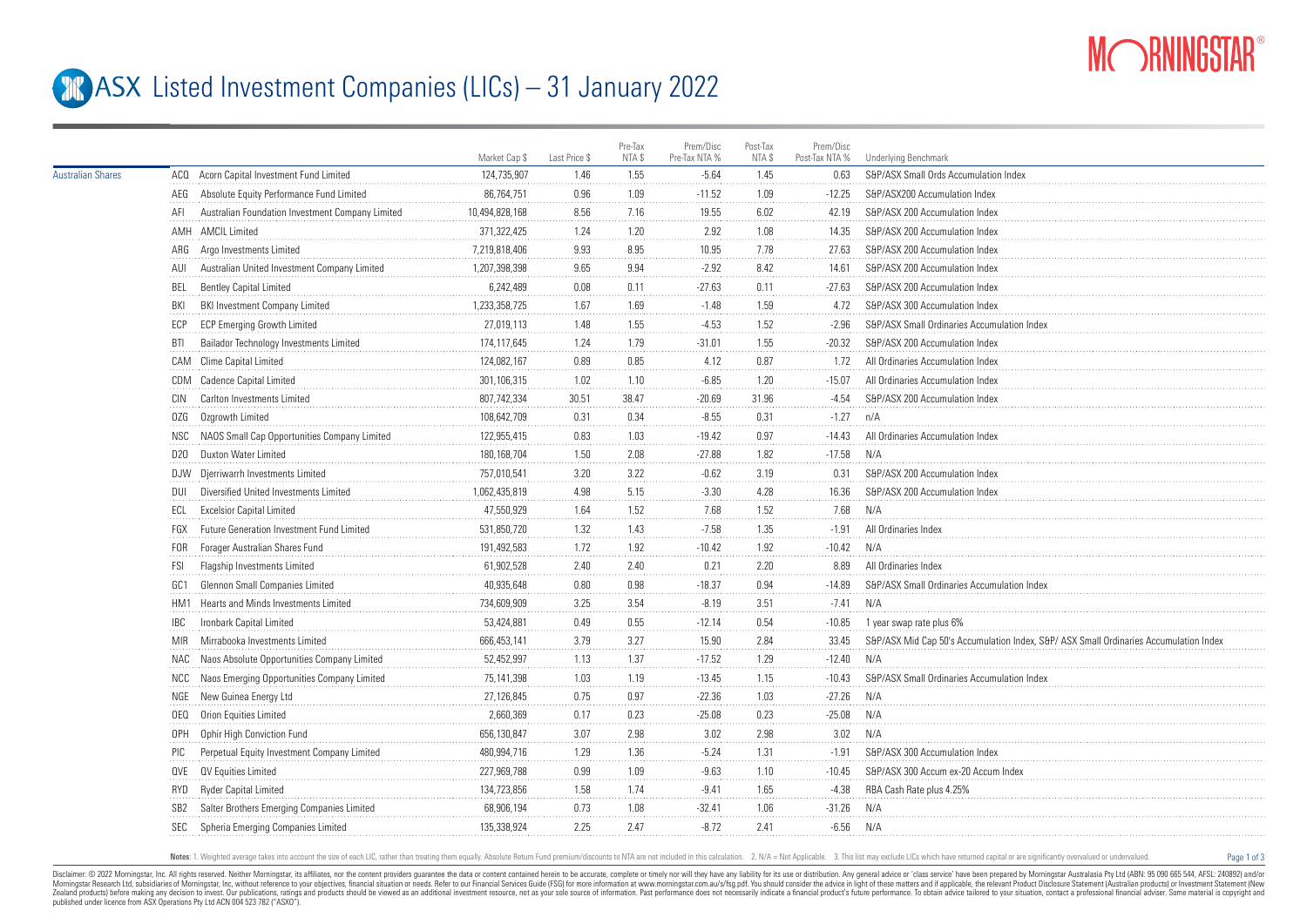

Page 2 of 3

## **ASX** Listed Investment Companies (LICs) – 31 January 2022

|                             |                 |                                                     | Market Cap \$ | Last Price \$ | Pre-Tax<br>NTA \$ | Prem/Disc<br>Pre-Tax NTA % | Post-Tax<br>NTA \$ | Prem/Disc<br>Post-Tax NTA % | Underlying Benchmark                                     |
|-----------------------------|-----------------|-----------------------------------------------------|---------------|---------------|-------------------|----------------------------|--------------------|-----------------------------|----------------------------------------------------------|
| <b>Australian Shares</b>    |                 | SNC Sandon Capital Investments Limited              | 126,442,077   | 0.94          | 1.07              | $-12.44$                   | 1.02               | $-7.84$                     | 1 month Bank Bill Swap Rate                              |
|                             |                 | WAM WAM Capital Limited                             | 1,994,426,356 | 2.16          | 1.74              | 24.12                      | 1.82               | 18.75                       | All Ordinaries Accumulation Index                        |
|                             |                 | WAX WAM Research Limited                            | 315,084,563   | 1.60          | 1.12              | 42.86                      | 1.15               | 39.74                       | All Ordinaries Accumulation Index                        |
|                             |                 | WLE WAM Leaders Limited                             | 1,480,820,811 | 1.44          | 1.42              | 0.91                       | 1.39               | 3.28                        | S&P/ASX 200 Accumulation Index                           |
|                             |                 | WMI WAM Microcap Limited                            | 373.877.577   | 1.80          | 1.64              | 9.22                       | 1.56               | 15.42                       | N/A                                                      |
|                             |                 | WHF Whitefield Limited                              | 612,434,704   | 5.52          | 5.20              | 6.15                       | 4.77               | 15.72                       | S&P/ASX 200 Industrials Accumulation Index               |
|                             |                 | WIC Westoz Investment Company Limited               | 163,765,350   | 1.23          | 1.34              | $-8.24$                    | 1.30               | $-5.62$                     | n/A                                                      |
|                             |                 | WLS WCM Global Long Short Limited                   | 26,835,272    | 0.71          | 0.78              | $-9.27$                    | 0.78               | $-9.27$                     | N/A                                                      |
| <b>International Shares</b> |                 | BHD Benjamin Hornigold Limited                      | 6,521,915     | 0.27          | 0.35              | $-23.08$                   | 0.35               | $-23.08$                    | N/A                                                      |
|                             |                 | CD1 Cordish Dixon Private Equity Fund I             | 46,036,185    | 1.18          | 1.36              | $-13.24$                   | 1.36               | $-13.24$                    | N/A                                                      |
|                             |                 | CD2 Cordish Dixon Private Equity Fund II            | 89,407,865    | 1.62          | 1.94              | $-16.49$                   | 1.94               | $-16.49$                    | N/A                                                      |
|                             | CD3             | Cordish Dixon Private Equity Fund III               | 126,049,735   | 1.75          | 2.14              | $-18.22$                   | 2.14               | $-18.22$                    | N/A                                                      |
|                             | CDO             | Cadance Opportunities Fund Limited                  | 44,421,976    | 2.95          | 2.58              | 14.47                      | 2.54               | 16.14                       | N/A                                                      |
|                             | LSF             | L1 Long Short Fund Limited                          | 1,713,605,311 | 2.81          | 3.15              | $-10.79$                   | 2.83               | $-0.71$                     | S&P/ASX 200 Accumulation Index                           |
|                             | EAI             | Ellerston Asian Investments Limited                 | 132,424,095   | 1.03          | 1.15              | $-10.66$                   | 1.16               | $-11.14$                    | MSCI All Countries Asia Pacific ex Japan Index AUD       |
|                             | VG8             | VGI Partners Asian Investments Limited              | 454, 145, 245 | 2.04          | 2.45              | $-16.73$                   | 2.45               | $-16.73$                    | N/A                                                      |
|                             | AIB             | Aurora Global Income Trust                          | 859,417       | 0.13          | 0.10              | 23.15                      | 0.10               | 23.15                       | N/A                                                      |
|                             | FGG             | Future Generation Global Investment Company Limited | 566,801,683   | 1.44          | 1.64              | $-12.08$                   | 1.53               | $-5.71$                     | MSCI World Index AUD                                     |
|                             | <b>FPC</b>      | Fat Prophets Global Contrarian Fund Ltd             | 46,576,171    | 1.08          | 1.27              | $-15.22$                   | 1.22               | $-11.59$                    | N/A                                                      |
|                             | GFL             | Global Masters Fund Limited                         | 27,451,287    | 2.56          | 3.33              | $-23.12$                   | 2.76               | $-7.28$                     | S&P 500 US Index                                         |
|                             | GVF             | Global Value Fund Limited                           | 204,851,947   | 1.18          | 1.27              | $-6.90$                    | 1.20               | $-1.61$                     | BBSW 1 year swap rate plus 4%                            |
|                             | PIA             | Pengana International Equities Limited              | 339,796,525   | 1.33          | 1.41              | $-5.54$                    | 1.38               | $-3.62$                     | N/A                                                      |
|                             | LRT             | Lowell Resources Fund                               | 52,655,632    | 1.80          | 1.90              | $-5.33$                    | 1.90               | $-5.33$                     | N/A                                                      |
|                             | <b>LSX</b>      | Lion Selection Group Limited                        | 78,073,461    | 0.52          | 0.72              | $-27.48$                   | 0.69               | $-24.53$                    | N/A                                                      |
|                             |                 | MEC Morphic Ethical Equities Fund Limited           | 65,126,733    | 1.23          | 1.43              | $-14.46$                   | 1.32               | $-7.37$                     | MSCI All Countries World Daily Total Return Net Index AU |
|                             | HGV             | Hygrovest Limited                                   | 10,807,837    | 0.05          | 0.15              | $-68.96$                   | 0.14               | $-66.90$                    | N/A                                                      |
|                             |                 | MGF Magellan Global Fund - Closed Class Units       | 2,768,134,924 | 1.72          | 1.98              | $-13.20$                   | 1.98               | $-13.20$                    | N/A                                                      |
|                             |                 | MFF MFF Capital Investments Limited                 | 1,624,074,122 | 2.80          | 3.54              | $-20.79$                   | 3.00               | $-6.64$                     | N/A                                                      |
|                             | PE <sub>1</sub> | Pengana Private Equity Trust                        | 406,478,519   | 1.69          | 1.56              | 8.04                       | 1.56               | 8.04                        | n/A                                                      |
|                             | PGF             | PM Capital Global Opportunities Fund Limited        | 605,716,376   | 1.55          | 1.77              | $-12.35$                   | 1.61               | $-3.55$                     | MSCI World Net Total Return Index AUD                    |
|                             |                 | PMC Platinum Capital Limited                        | 433,914,650   | 1.48          | 1.68              | $-12.07$                   | 1.61               | $-7.92$                     | MSCI All Country World Net Index                         |
|                             | PAF             | PM Capital Asian Opportunities Fund Limited         | 62,489,713    | 1.09          | 1.09              | $-0.19$                    | 1.08               | 0.63                        | MSCI All Country Asia ex-Japan Net Index AUD             |
|                             | PAI             | Platinum Asia Investments Limited                   | 405,740,106   | 1.11          | 1.21              | $-8.65$                    | 1.19               | $-6.93$                     | MSCI All Country Asia ex Japan Net Index AUD             |
|                             | RF1             | Regal Funds Management Limited                      | 630,979,364   | 3.67          | 3.63              | 1.10                       | 3.63               | 1.10                        | MSCI All Country Asia ex Japan Net Index AUD             |
|                             |                 |                                                     |               |               |                   |                            |                    |                             |                                                          |

Notes: 1. Weighted average takes into account the size of each LIC, rather than treating them equally. Absolute Return Fund premium/discounts to NTA are not included in this calculation. 2. N/A = Not Applicable. 3. This li

Disclaimer: © 2022 Morninostar, Inc. All rights reseved. Neither Morninostar, its affiliates, nor the content providers quarantee the data or content consined herein to be accurate, complete or timely nor will they have an Morningstar Research Ltd, subsidiaries of Morningstar, Inc, without reference to your objectives, financial stuation or needs. Refer to our Financial Services Guide (FSG) for more information at www.morningstar.com.au/s/fs Zealand products) before making any decision to invest. Our publications, ratings and products should be viewed as an additional investment resource, not as your sole squire of information. Past performance does not necess published under licence from ASX Operations Pty Ltd ACN 004 523 782 ("ASXO").